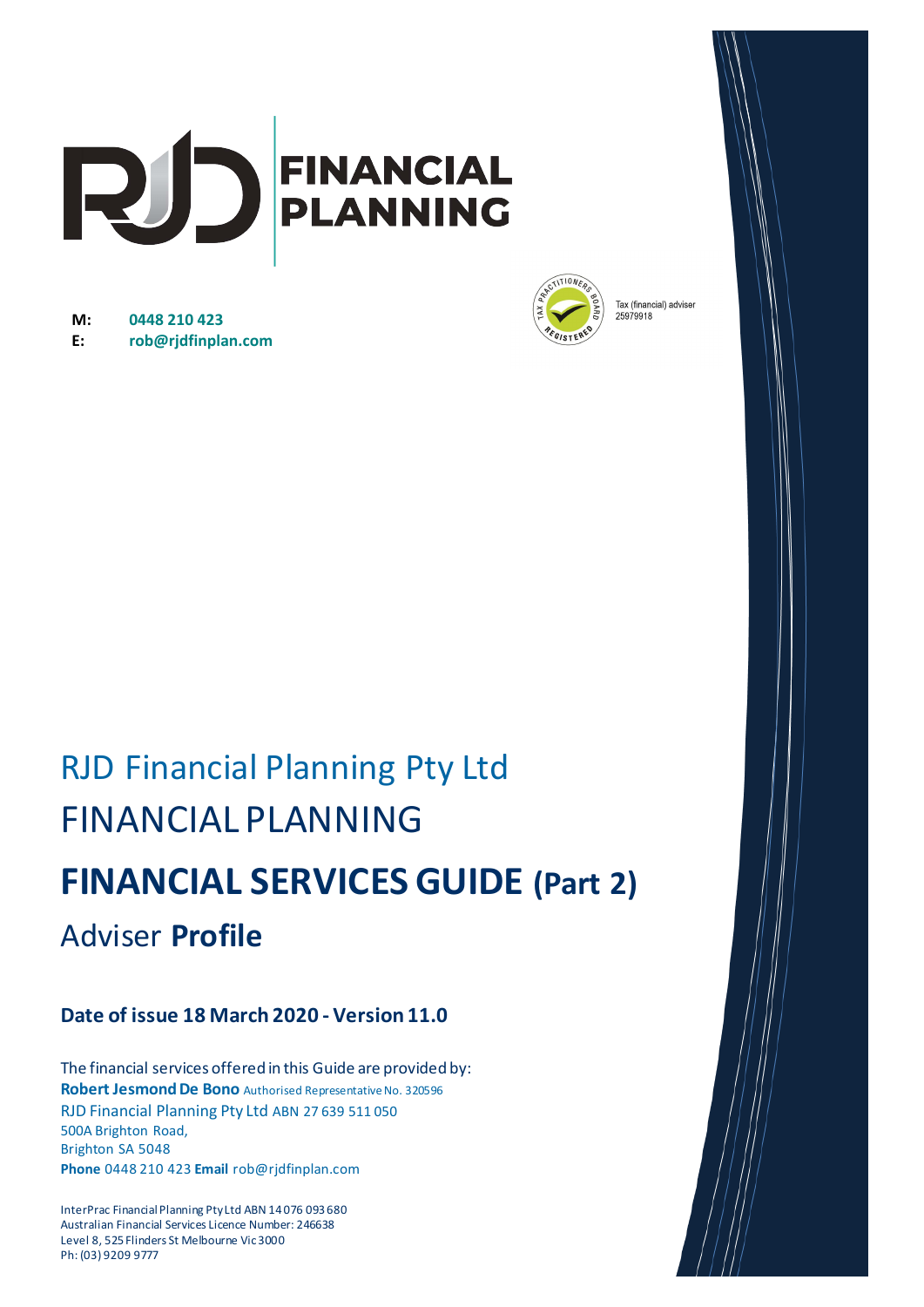### About Your Adviser **Profile**

We understand how important financial advice is, and wish to thank you for considering engaging an InterPrac Financial Planning adviser to assist you in identifying and achieving your financial goals and objectives.

To assist you in choosing a financial planner, our advisers are required to provide a Financial Services Guide - Part 1 and an Adviser Profile - Part 2, to you **prior** to providing any personalised financial advice, products and services.

These documents provide you with information regarding the financial planning advice process and charging model used by **Robert Jesmond De Bono (Rob De Bono),**  Authorised Representative No. **320596** of InterPrac Financial Planning Pty Ltd (AFSL 246638) to ensure that you have sufficient information to confidently engage **Rob** to prepare financial advice for you.

#### **Rob operates under RJD Financial Planning Pty Ltd Corporate Authorised Representative No 1280960**

If you have not yet received a copy of our Financial Services Guide - Part 1, please ask your Adviser for a copy or contact InterPrac Financial Planning head office.

# About **RJD Financial Planning**

As a Corporate Authorised Representative of InterPrac Financial Planning, RJD Financial Planning offers you a wide range of services to assist you in planning towards achieving your financial goals. We are committed to providing you with the highest level of advice by offering you a complete solution to your needs and have authorised Rob to provide you with general and personal financial advice

### About Your **Adviser**

Rob has been in the Financial Services Industry since 1988 and brings over 30 years of industry experience. Before becoming a Financial Adviser, Rob started his career in Trade finance with ANZ Bank. He then progressed to Corporate Superannuation with BT Financial Group and then Client Relationship Management within Financial Planning Practices and worked with financial advisers for 10 years developing a strong passion for helping clients achieve both their financial and personal goals, whilst helping to educate them on financial literacy. Rob holds a Post Graduate Certificate in Financial Planning and is working towards a Masters in Financial Planning. He also holds an Advanced Diploma of Financial Planning and Certificates in Tax for Financial Advice and Commercial Law. Rob has a very approachable demeanor and explains strategies in an easy to understand way, providing a high-quality service and with his clients informed and confident each step of the way. Approaching a financial adviser can seem daunting at first however, Rob aims to create a positive client experience. By exploring your current situation and assisting you in discovering what is really important to you, he will help to articulate your short-, medium- and long-term goals to make informed decisions for your future.

#### **Rob De Bono**

Authorised Representative No. **320596 Rob operates under RJD Financial Planning Pty Ltd Corporate Authorised Representative No 1280960** Address: 500A Brighton Road, Brighton SA 5048 Phone: 08 8471 0007 Mobile: 0448 210 423 Email: rob@rjdfinplan.com Web: www.rjdfinplan.com